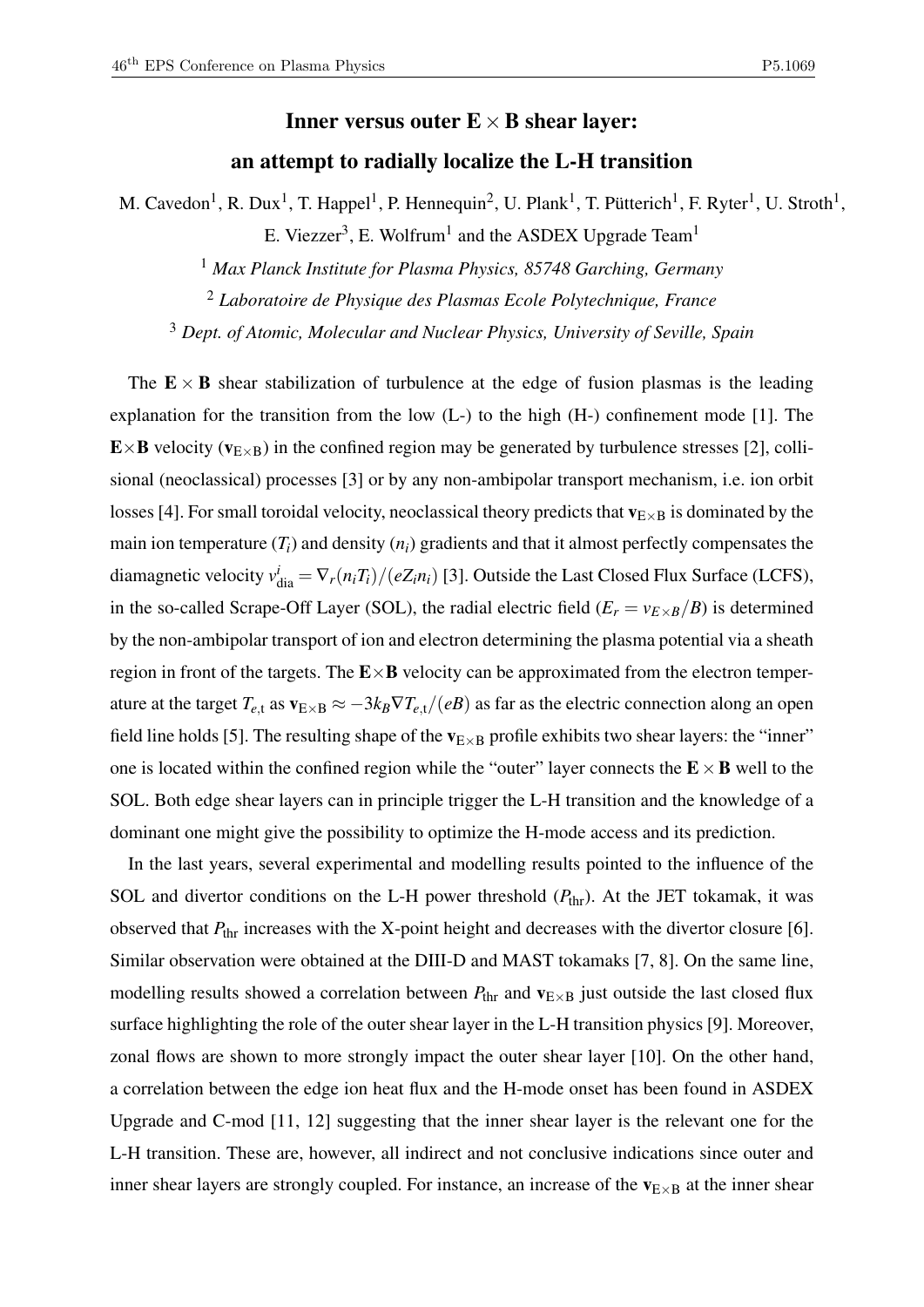

Figure 1: *Repetitive L-H-L dithers discharge scenario: (a) NBI heating power, (b) Outer separatrix position (blue) and DR probing frequency (black), (c) L-H-L dithers frequency.*

would at the same time steepens the outer one while a change in the divertor conditions might also affect the density and temperature gradients within the LCFS and in turn the inner  $E \times B$ shear.

In this work, a direct radial localization of the turbulence suppression at the L-H transition via Doppler Reflectometry (DR) is performed. Dedicated discharges have been design to achieve stable L-H-L dithers at frequency of 200 Hz similarly as in [13]. Figure 1 shows the time traces of Neutral Beam Injection (NBI) power (1a), the probing frequency of one DR channel  $f_{DR}$  (1b) and the L-H-L dithers frequency *f*LHL (1c) for the discharge analysed in this work. The vertical lines indicate the different power step obtained by changing the NBI duty cycle duration. Within one phase,  $f_{\text{DR}}$  is fully scanned four times to obtain repetitive measurements at different radial position. The following analysis focuses on the time window between 3.9 s and 4.9 s in which *f*LHL is mostly stable at around 200 Hz. An algorithm based on the maximum cross-correlation of the poloidal magnetic fluctuation signature of a reference L-H-L dither with the other dithers has been employed to synchronize and select 100 out the total 200 L-H transitions within this phase [14]. Hence, the statistical relevance of this analysis is unprecedented compared to any earlier L-H transition study in which often one or, in best cases, few L-H transitions were considered.

Figure 2 shows the synchronized turbulence level for the X-mode DR channel (2a) and the O-mode channel (2b) during an L-H-L dither in function of  $\rho_{pol,shear}$  and time. Darker colors indicate high turbulence level while brighter ones low turbulence level. The radial positions of the probing frequencies have been traced during the entire L-H-L cycle (see movement in time of measurements in figure 2) by using fast measurements of the electron density via the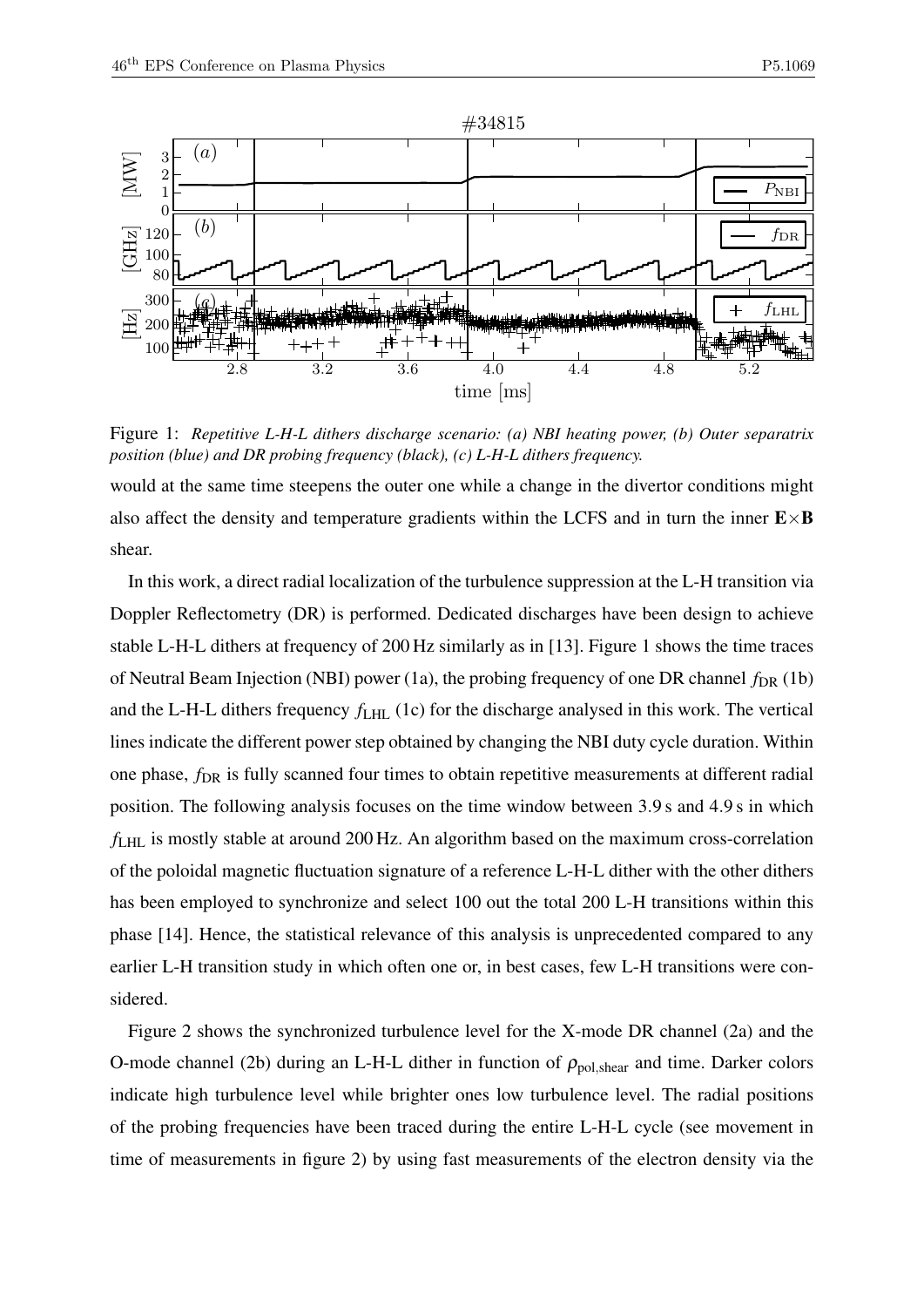

Figure 2: Synchronized normalized turbulence level  $A_{DR}$  during an L-H-L transition from (*a*) X-mode DR and (*b*) O-mode DR. High to low turbulence levels are color coded from dark to bright. The red horizontal line indicate roughly the initial turbulence suppression position.

Li-BES diagnostic. Note that the turbulence level measured by DR for a certain frequency  $A_{DR}$ is normalized by its mean value  $\langle A_{DR} \rangle$  to emphasize relative changes and take into account the variation of the RF system response to the probing frequency. Both O-mode and X-mode channels show a localized initial turbulence decrease at  $\rho_{pol} \approx 0.978$  at the L-H transition which extends towards the last close flux surface and the plasma center. This result indicates that the L-H transition takes place at a specific radial position. Note that the synchronized DR data in figure 2 are binned to a temporal resolution of  $10 \mu s$  which is the horizontal extension of the square pixels in 3 while the vertical one is radial resolution from the ray-tracing code.

To determine which  $E \times B$  shear layer is responsible for the initial turbulence reduction, the  $E \times B$  velocity needs to be determined. This can be done directly from the Doppler Reflectometry data to limit the uncertainty in the equilibrium reconstruction and in the relative alignment of different diagnostics. The *E<sup>r</sup>* profiles from the X-mode (red) and O-mode (blue) channels are shown in figure 3. The position of the initial turbulence shear ( $\rho_{pol,shear} \approx 0.978$ ) is indicated by the black vertical line and it is clearly located within the inner shear layer for both X- and Omode. However, the value of  $E_r$  at the well is much lower than typical 13 to  $15 \,\mathrm{kV/m}$  observed in previous publication for similar plasma conditions [15, 16]. To clarify this point, *E<sup>r</sup>* has been calculated from the fast edge CX diagnostic and it is shown in green in figure 3. The CX profile aligns to previous publications and still  $\rho_{\text{pol, shear}}$  sits in the inner shear layer. However, the uncertainties on the mapping and relative alignment of the CX and the DR diagnostics are large making the localization not as robust as by only using the DR diagnostic. Different effects could explain the discrepancy between the  $E_r$  profiles measured by DR and CX. The presence of a large phase velocity or the loss of localization due to intense burst events are under investigation.